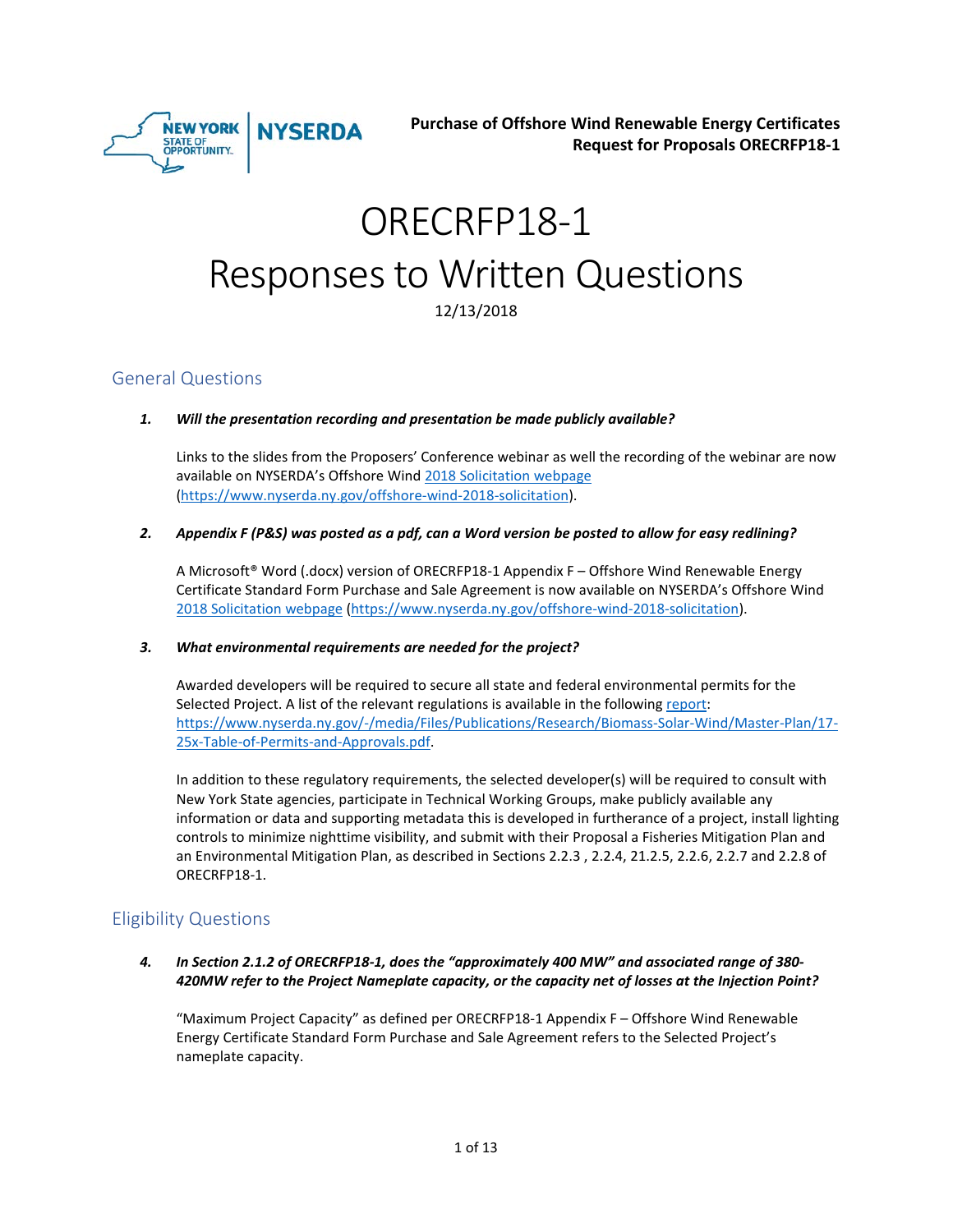*5. Regarding Maximum Project Capacity, some manufacturers offer "power boost" functions which allow turbines to exceed nameplate capacity. Would the Maximum Project Capacity be based on the published nameplate, or the nameplate capacity plus any power boost?*

"Maximum Project Capacity" will be based on nameplate capacity. See response to Question 4.

#### *6. 2.1.6 (and 3.2.7): Are there any requirements (i.e., acceptable range or outside date) for the Commercial Operation Date, or is the Seller free to propose any Commercial Operation Date? Will NYSERDA give preference to projects with certain Commercial Operation Dates?*

Per ORECRFP18-1 Section 2.1.6, Contract Delivery Term, *"Each Proposal must specify an expected Commercial Operation Date*" and Section 3.2.7 Proposed Commercial Operation Date, "*Proposer must provide a proposed Commercial Operation Date, accounting for the permitting, financing, interconnection, and other development milestones associated with the Proposal."* NYSERDA does not stipulate a prescribed Commercial Operation Date but reminds Proposers of New York State's objectives under the Clean Energy Standard as detailed in Section 1 Introduction.

Regarding preference to certain dates, per Section 3.2.7, *"Proposals with an earlier proposed Commercial Operation Date may receive higher project viability scores so long as the Scoring Committee concludes that the proposed Commercial Operation Date is reasonable and is supported by the overall Proposal, including the Project Schedule submitted by Proposers in accordance with Section 6.4.10 of this RFP."*

Per Appendix F – Offshore Wind Renewable Energy Certificate Standard Form Purchase and Sale Agreement, Article VI, Section 6.02 Progress Reports, whereby *"Beginning on the first such date following the Effective Date, and continuing through the commencement of the Contract Delivery Term, Seller shall provide quarterly written progress reports to NYSERDA […] which shall describe at a minimum […] (g) an estimated date for Commercial Operation"* NYSERDA further reminds Proposers of their need to advise NYSERDA of any changes related to the Commercial Operation Date specified by the Proposer.

## Interconnection and Delivery Questions

*7. Section 1.5 of the draft RFP states that "[e]ach Alternate Proposal that has a different installed capacity, transmission system, delivery point, technical configuration, and/or expected Commercial Operation Date will require an additional \$40,000 proposal fee." If a bidder is evaluating two potential interconnection points for a project, is the bidder required to submit a separate proposal for each interconnection point? In other words, is each proposal required to have a single proposed interconnection point or can a single proposal have two potential interconnection points?* 

Per ORECRFP18-1 Section 2. Project Eligibility Requirements, sub-sections 2.12 Required and Alternate Proposals, and 2.1.5 Interconnection and Delivery, and Appendix F – Offshore Wind Renewable Energy Certificate Standard Form Purchase and Sale Agreement Article III: Delivery Requirements, a single Proposal may spread capacity over any number of clearly identified interconnection points, for contracting as the Injection Point(s).

However, where a Proposer is evaluating more than one interconnection point and intends to use one interconnection point or another, or a varying spread of interconnection capacities between a single location or multiple locations, for example, such variations in configuration would each constitute an Alternate Proposal and Proposer is required to submit a distinct and complete Proposal for each.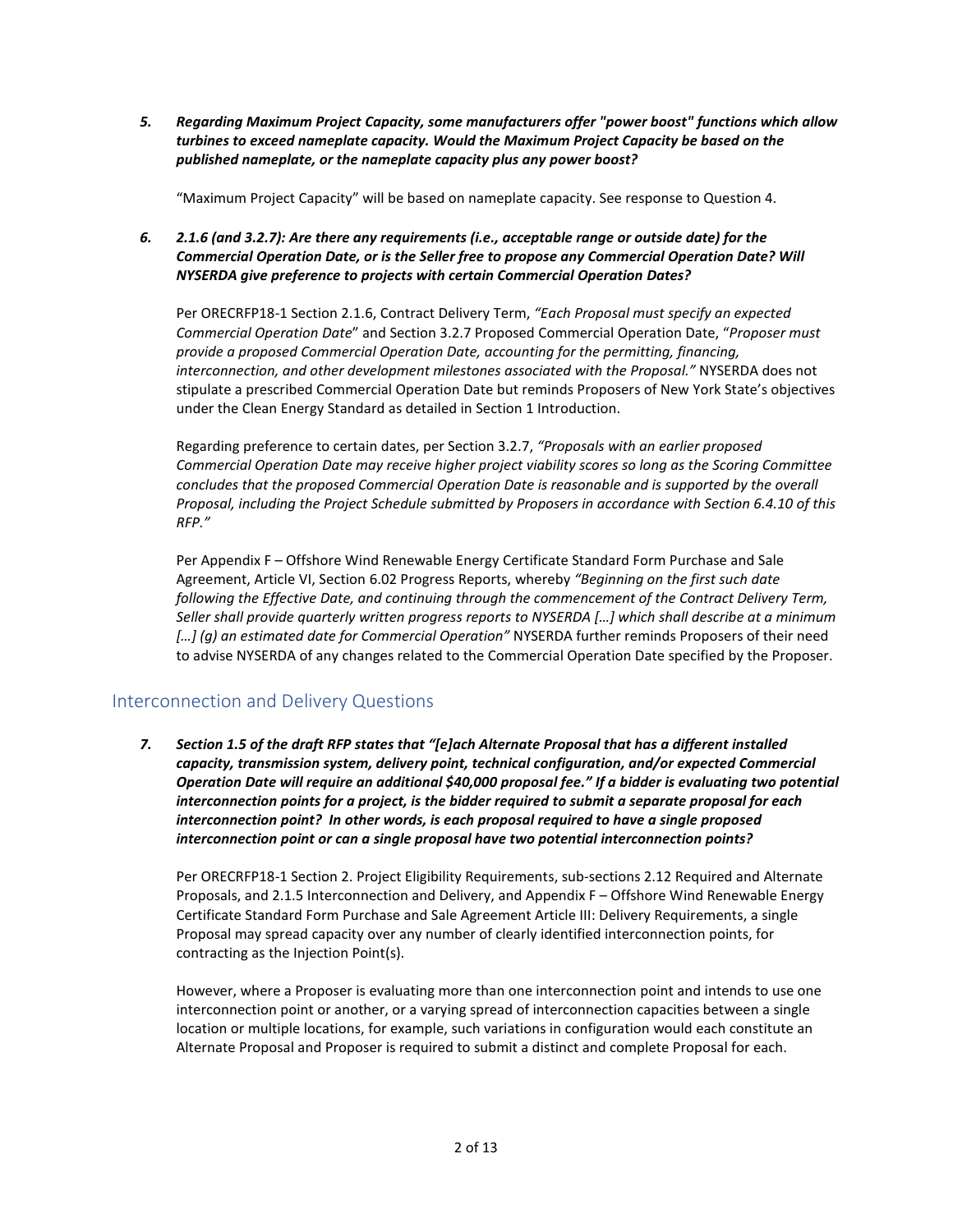*8. 2.1.5: Can one interconnection request be shared across multiple Proposals from the same Seller, assuming that the respective capacities in those proposals would work within NYISO or adjacent ISO requirements for increasing/decreasing capacities during the interconnection study process?*

NYSERDA confirms that one interconnection request can be shared across multiple Proposals and further, for the avoidance of doubt, reminds Proposers that each Proposal will need to be submitted separately as Alternate Proposals per Section 2.1.2 of ORECRFP18-1.

*9. 3.2.6: What is meant by "provide detail regarding the available capacity…of the proposed Injection Point"? Does this refer to the capacity requested in the interconnection request or to some other metric(s) for transmission grid capacity?*

Per ORECRFP18-1 Section 3.2.6 "*Proposals must further provide detail regarding the available capacity, at the time of submission, of the proposed Injection Point*" refers to the capacity of the proposed Injection Point which, as defined under Appendix F – Offshore Wind Renewable Energy Certificate Standard Form Purchase and Sale Agreement, "*shall be the generator bus or location where the administrator of the local control area measures energy delivery from the Selected Project into the local market*."

*10. Section 3.2.6 of the draft RFP states that "[P]roposals must further provide detail regarding the available capacity, at the time of the submission of the proposed Injection Point." If a bidder's interconnection request is still pending in the NYISO queue, what type of demonstration is required regarding the available capacity at a proposed interconnection point?*

NYSERDA requires that the available capacity at the proposed Injection Point be included in a third-party report submitted by the Proposer should such information not be available through the applicable control area as part of the interconnection request process. See Section 6.4.7 of ORECRFP18-1 for a full list of requirements associated with Interconnection and Deliverability.

#### *11. 3.2.6: How will NSYERDA evaluate interconnections for being "efficient"?*

NYSERDA will consider the alignment of the Project's proposed nameplate capacity with the hosting capacity at the Injection Point as well as the ability of the Project to be efficiently integrated into New York's grid. Such considerations will impact the Project Viability scoring for the Proposal as described in Section 3 of ORECRFP18-1.

# Price Evaluation Questions

#### 12. Can you say if the forecast of the energy reference price that you will be using for comparing bids will *include the proposed NYISO CO2 charge or not?*

Details of the modeling procedures will not be disclosed to Proposers. As noted in Section 4.3 of ORECRFP18-1, "*multiple long-run scenarios will be developed, and a probability-weighted average of the individual scenario forecast values will be used as a proxy for expected future energy and capacity prices. Neither the price forecasts nor details of the modeling procedures will be disclosed to Proposers."*

*13. 4.1.2: Will or can NYSERDA make available example calculations (and Excel worksheets) for Reference Energy Price and Reference Capacity price – for example, using actual historical load, energy price and capacity price data – to ensure Seller clarity on methodology?*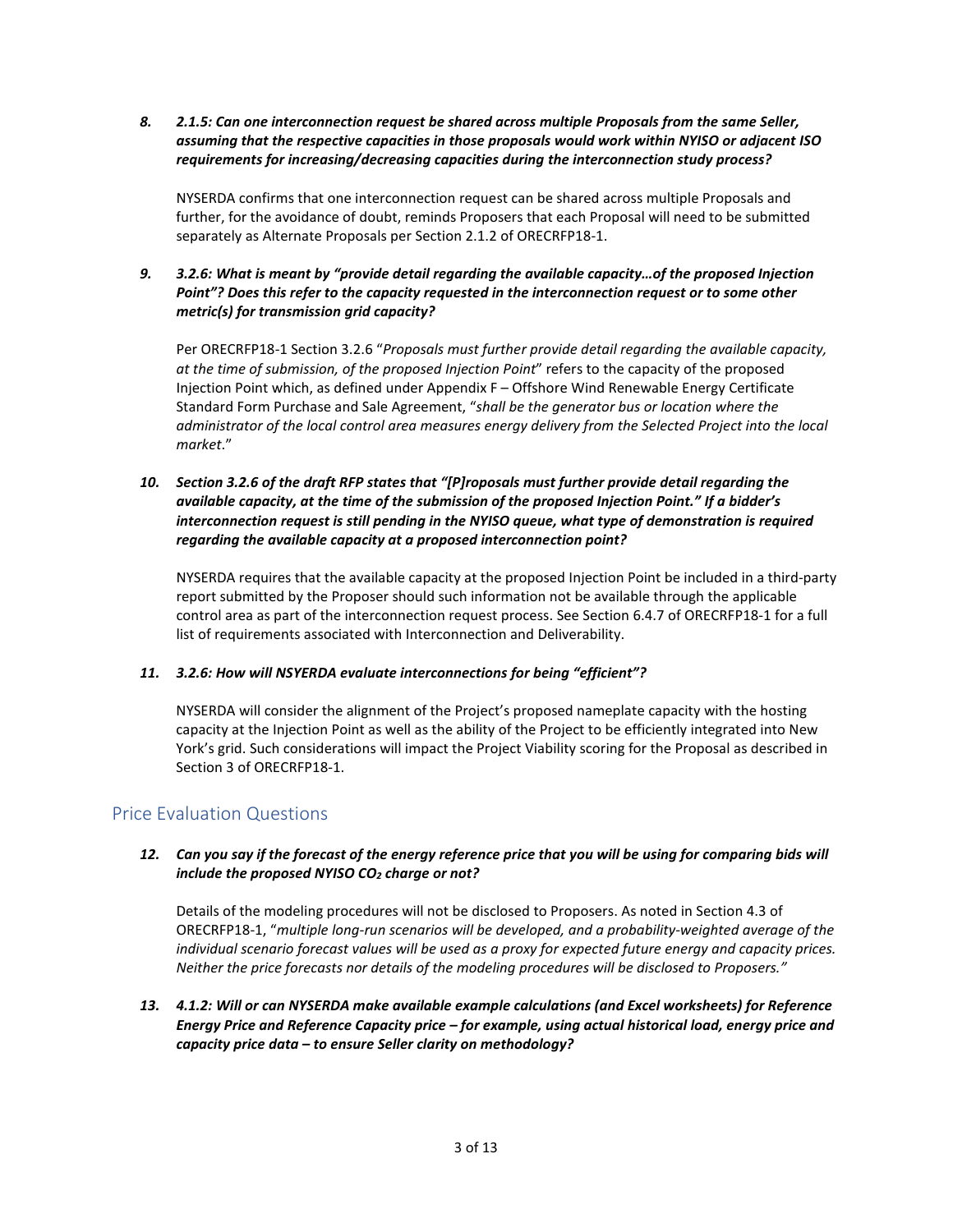NYSERDA has posted an excel workbook with sample calculations of the Reference Energy Price and Reference Capacity Price to the Offshore Wind [2018 Solicitation webpage](https://www.nyserda.ny.gov/offshore-wind-2018-solicitation) [\(https://www.nyserda.ny.gov/offshore-wind-2018-solicitation\)](https://www.nyserda.ny.gov/offshore-wind-2018-solicitation).

*14. 4.03: Can NYSERDA provide example calculations for the Reference Energy Price and Reference Capacity Price using historical NYISO published data, to ensure Seller clarity and consistency?*

See response to Question 13.

*15. For Proposals that exclude capacity, will the Reference Capacity Price component of the offer price evaluation metric be removed? In other words, will Proposals that exclude capacity still be evaluated based on expected Reference Capacity Prices, and how will that be factored into the Levelized Net OREC Cost (LNOC)? The Request for Proposals document does not specify if the Proposal-specific UCAP Production factor will be carried over to the offer price evaluation metric.* 

Referring to ORECRFP18-1 Section 4.1.2, the Proposal-specific UCAP prices will be carried over to the offer price evaluation metric (LNOC) calculation of such Proposal.

*16. 4.1.2: The RFP states that Seller can choose a UCAP Production Factor of 0 for both Summer and Winter capability periods. This will set the RCP in Equation 3 to 0 in the numerator, thereby dropping reference capacity from the Index OREC Pricing. Since the Seller must specify (for bid, and later in Agreement) just the Index OREC Strike Price, the choice of UCAP will not impact the bid Strike Price but would have implications for the resulting Monthly OREC Pricing. Can NYSERDA confirm that: (a) it will not give preference to certain choice of UCAP values, such that Sellers are free to choose without adversely impacting their bid evaluation, and (b) that choice of UCAP value for the purposes of the Proposal do not obligate the Seller to participate (or not participate) in the NYISO capacity market?*

Referring to ORECRFP18-1 Section 4.1.2, Proposers are not obligated to participate (or not participate) in the NYISO capacity market. Additionally, NYSERDA's evaluation will not give preference to certain choices of UCAP values. The choice of UCAP values will impact the Monthly OREC Price through Equations 2 and 3 of the RFP. Section 4.3 of the RFP describes the process for evaluating the offer prices. The Proposal-specific UCAP prices will be carried over to the offer price evaluation metric (LNOC) calculation of such Proposal. A Proposer's choice of UCAP values may therefore impact the Index OREC Strike Price offered by the Proposer.

*17. 4.4: For the avoidance of doubt, can NYSERDA confirm that the Benchmark LNOC prices (maximum acceptable offer price metric) might be higher or lower than the price results in the recent New England procurements?*

Referring to ORECRFP18-1 Section 4.4, the Benchmark LNOC prices will be informed by a wide array of information sources, including offshore wind contract prices in other jurisdictions. NYSERDA will, in particular, account for the price results in recent procurements held in New England. A number of additional considerations will be factored into the derivation of the Benchmark LNOC prices. Such additional considerations may include, but are not limited to: different hedge efficiency attributes related to the PPA structure used in New England versus the Index or Fixed OREC structure; geotechnical and physical considerations; local spend considerations in New York State, including labor; transmission interconnection and deliverability criteria; the market value of energy and/or capacity; environmental mitigation costs; Project size; and Project timing.

## Contracting Questions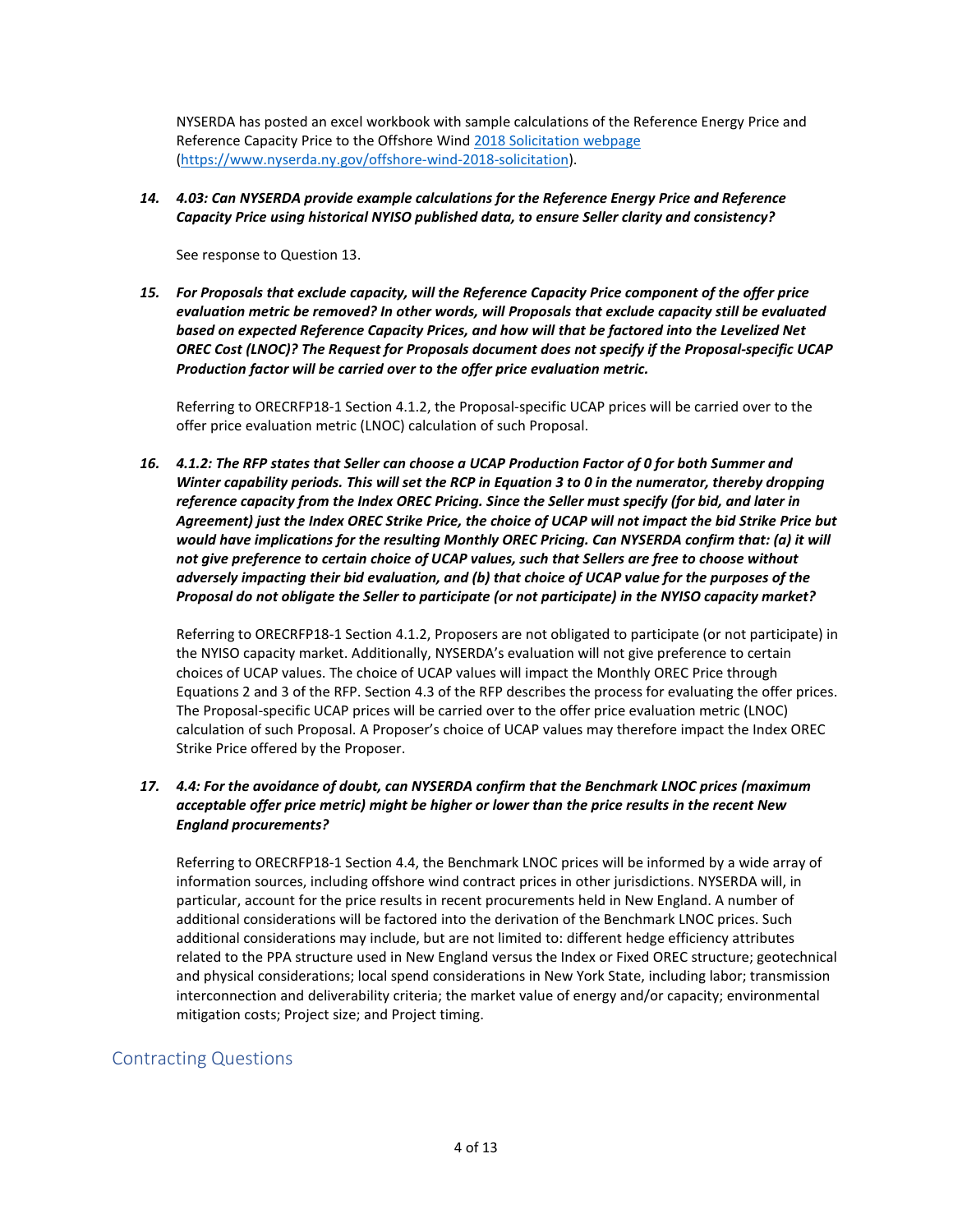#### *18. We are trying to understand if an award of the OREC creates an "binding obligation" to build the offshore wind project associated with such bid. We cannot find any language in the RFP documentation that explains this.*

Referring to ORECRFP18-1 Appendix F – Offshore Wind Renewable Energy Certificate Standard Form Purchase and Sale Agreement, if Seller submits an attestation that it has "*relinquished any and all effort to further develop or construct the project*", Section 14.01(c) permits the Seller to terminate the Agreement. Seller may also reduce the capacity of the Selected Project below 95% of the Offer Capacity pursuant to Section 15.05(b). In either case, NYSERDA would retain Contract Security as described in 15.06.

#### *19. Definitions - Contract Year: Please confirm that the Contract Year is determined based on the specific COD of a given project (first day of month after COD achieved), such that various projects may have different start and end dates for their respective contract years.*

Yes, the Contract Delivery Term and the first Contract Year will commence on the first day of the month following Commercial Operation, unless delayed by Seller (see definition of Contract Delivery term in ORECRFP18-1 Appendix F – Offshore Wind Renewable Energy Certificate Standard Form Purchase and Sale Agreement).

*20. 14.01(c) (and Commercial Operation Definition): Can Commercial Operation be achieved at less than 25% of Offer Capacity? Is there any minimum capacity threshold for achieving Commercial operation?*

There is no minimum Operational Installed Capacity. See also response to Question 6.

*21. 2.1.6: For the avoidance of doubt, is there any Termination trigger, Seller Default or other damages if the Seller is still below 25% of nameplate capacity after utilizing the 1-year Commercial Operation Date extension, assuming Seller is continuing to make commercially reasonable efforts to build out the deficient capacity?*

No. The definition of "Contract Delivery Term" in Article I of ORECRFP18-1 Appendix F – Offshore Wind Renewable Energy Certificate Standard Form Purchase and Sale Agreement allows the Seller to delay the onset of the Contract Delivery Term if only a small portion of the Selected Project (less than 25%) is operating. The definition only allows the Seller to delay onset of the Contract Delivery Term in such manner by up to one year. If Seller has developed no more than 25% of the Selected Project after that one-year period has run, the consequence would be that the Contract Delivery Term would begin to run. There would be no "termination trigger," "Seller default," or "other damages" that would result solely from the one-year period elapsing.

*22. 15.02: In case of Termination due to Seller Default after some portion of the project has achieved COD, can NYSERDA clarify the application of Specific Performance vs. the retention of Contract Security to cover Stipulated damages? In other words, can NYSERDA compel specific performance for the portion of the project that has achieved commercial operation and retain all the posted Contract Security, or can Contract Security only be retained for Uncompleted Offer Capacity?*

Under ORECRFP18-1 Appendix F – Offshore Wind Renewable Energy Certificate Standard Form Purchase and Sale Agreement NYSERDA may compel specific performance for ORECs associated with the Actual Production of the Operational Installed Capacity. If Seller declares Commercial Operation and the Operational Installed Capacity is less than 95 percent of the Offer Capacity a pro-rated portion of the Contract Security will be retained by NYSERDA; the balance will be refunded to Seller in accordance with Article XV of the Standard Agreement.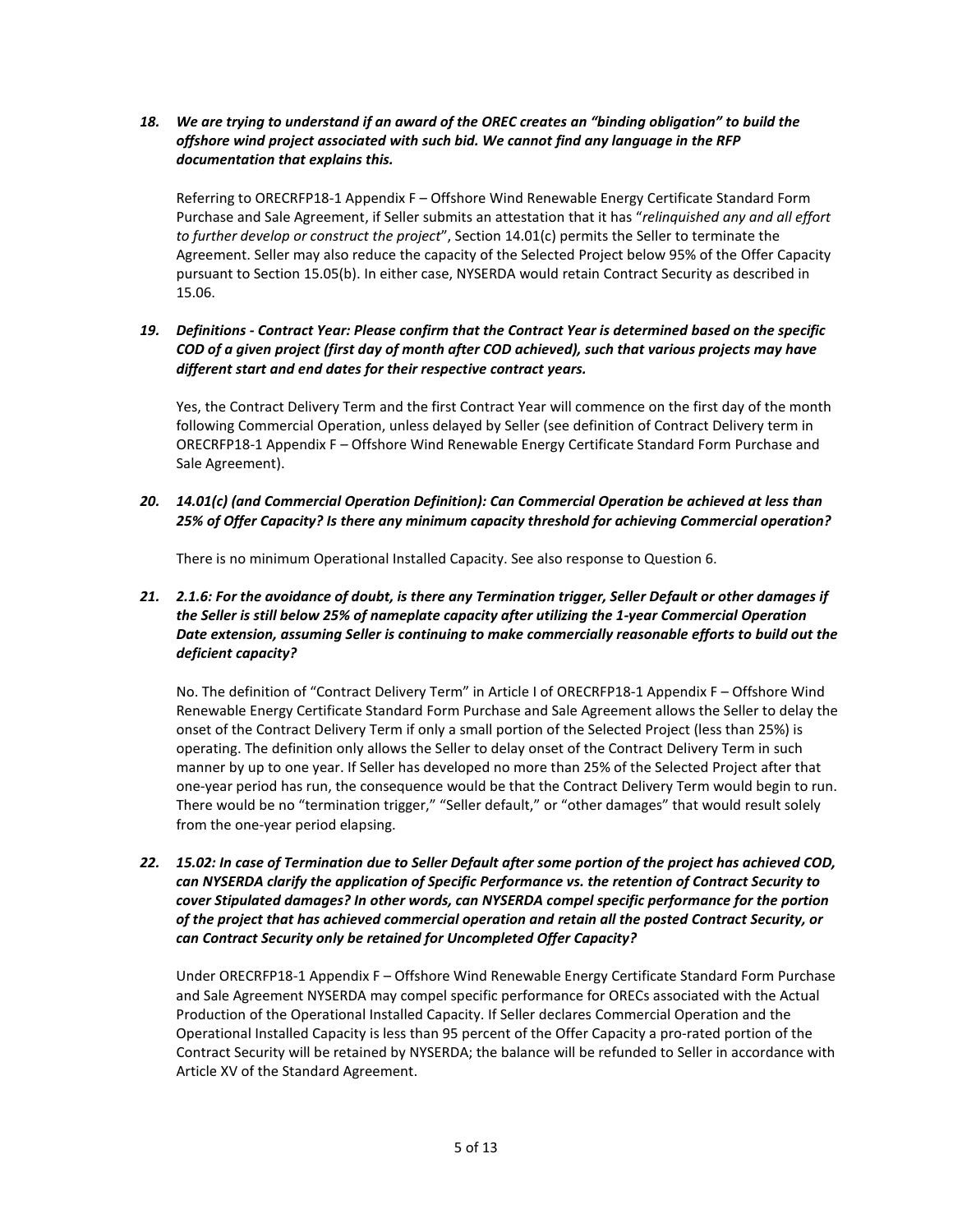In the event that Seller defaults when more than 0% but less than 95% of the Selected Project is operational, NYSERDA would have the right (1) to compel specific performance in the form of transfer to NYSERDA of all ORECs produced by the portion of the Selected Project that has achieved commercial operation under Section 14.02, and (2) to retain the remaining amount of contract security, which, by operation of Section 15.05(b), would be proportional to the uncompleted portion of the Selected Project.

*23. 15.05(b) and 15.06(b): Is the Seller limited to one written notification to NYSERDA that it intends for the Operational Installed Capacity to be less than 95% of the Offer Capacity? Or can the Seller make multiple such written notices and receive multiple associated prorated refunds of the Contract Security?*

The Seller may make more than notification to NYSERDA under Sections 15.05(b) and 15.06(b) of ORECRFP18-1 Appendix F – Offshore Wind Renewable Energy Certificate Standard Form Purchase and Sale Agreement.

#### *24. 8.03 (and 8.01, 8.02): Is the Seller permitted to sell less than 50% of its equity interests to an unaffiliated third party?*

Article VIII of ORECRFP18-1 Appendix F – Offshore Wind Renewable Energy Certificate Standard Form Purchase and Sale Agreement does not govern the Seller's rights to sell its equity, it governs the Seller's rights to assign the Agreement. If Seller sold a non-controlling amount of equity but did not seek to transfer or assign its rights and obligations under the Agreement, Section 8.03 would not apply.

#### *25. 2.01(e) and Definitions – Annual OREC Cap: The agreement is clear that Seller retains rights to excess ORECs. Can these excess ORECs can be used and monetized as Tier 1 RECs under New York's Renewable Energy Standard (RES)?*

If excess New York-eligible ORECs are generated beyond those that NYSERDA is contractually obligated to purchase, such ORECs would be eligible to be used and monetized as Tier 1 RECs under the RES.

#### *26. 3.03: Does the requirement that energy be delivered into NYCA preclude bilateral sales of energy where the energy is subsequently exported from NYCA for end-use?*

Yes. Article III of ORECRFP18-1 Appendix F - Offshore Wind Renewable Energy Certificate Standard Form Purchase and Sale Agreement requires that the Actual Production be consumed in New York State. For clarity, the Agreement governs the production, transfer and sale of ORECs, not electric energy. Article III of the Agreement states that nothing in the Agreement is intended to prohibit bilateral sales. Bilateral sales will result in the production of ORECs and purchase of those ORECs by NYSERDA so long as the energy associated with those ORECs is delivered into NYCA and consumed there. Energy that is wheeled through the NYCA will not be eligible for the creation of ORECs by NYGATS, and thus for purchase by NYSERDA.

#### *27. 2.01(c): Can the Seller develop greater than the Maximum Project Capacity for the Selected Project before the start of the Contract Delivery Term, as long as the portion allocated to NYSERDA under the Agreement is at or below the Maximum Project Capacity?*

Yes. Section 2.01(c)(ii) of ORECRFP18-1 Appendix F – Offshore Wind Renewable Energy Certificate Standard Form Purchase and Sale Agreement establishes that Seller can build more than the Maximum Project Capacity so long as Seller provides *"a plan for verifying that the generation and associated ORECs from the Selected Project will be accounted for separately than any generation and ORECs produced by such additional facilities."* Section 2.01(c)(ii) includes the clause *"at any point during the Contract Delivery Term."* This clause reflects an assumption that any build-out of additional capacity would occur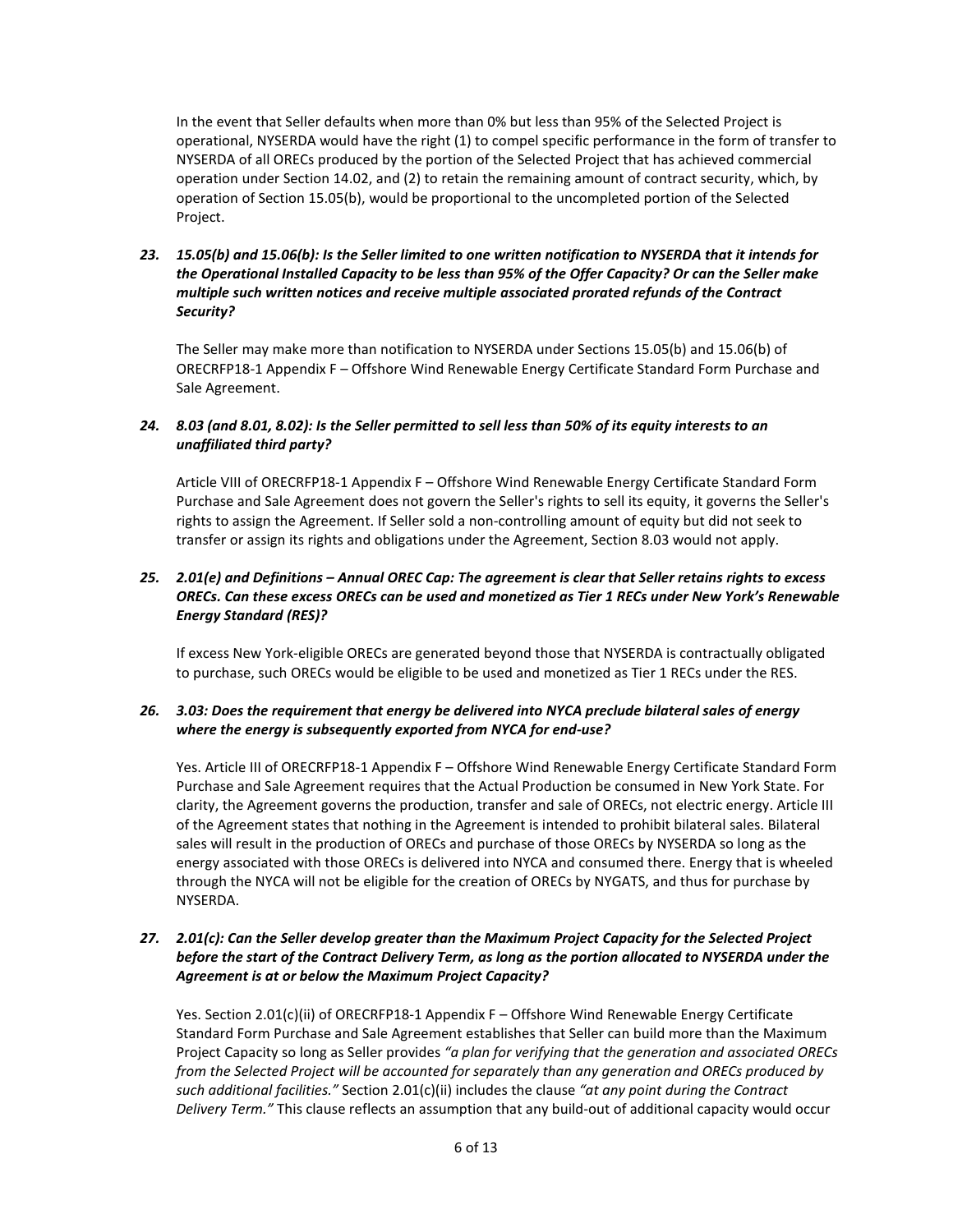after the initial project was operational but was not intended to prohibit Seller from installing additional facilities before the beginning of the Contract Delivery Term. NYSERDA would accept edits to clarify Section 2.01(c)(ii); provided, however, that any such edits also make clear that, should the Seller elect to build more than the Maximum Project Capacity, the first facilities to achieve commercial operation, up to no less than the Offer Capacity, would be considered the Selected Project and subject to the terms of the Agreement.

#### *28. 4.01(a): Why would the Index OREC Price be invalidated by judgement of a court? Can NYSERDA explain the concerns and/or approval process regarding the Index OREC price that require the inclusion of this clause in the Agreement?*

The NYS Public Service Commission's July 12, 2018 "Order Establishing Offshore Wind Standard and Framework for Phase 1 Procurement" explains this issue. We note that in the period since the NYS Public Service Commission issued that order, the U.S. Court of Appeals for the Second Circuit has upheld a challenge to an indexed credit procurement mechanism. *See Coalition for Competitive Electricity v. Zibelman, 906 F.3d 41 (2018)*.

#### *29. Can you please re-describe the Additional Security provision? Is it correct that if a project is scheduled for COD by Jan 1, 2024, then they would have to pay Additional Security for calendar year 2023?*

Yes, Section 15.02 of ORECRFP18-1 Appendix F – Offshore Wind Renewable Energy Certificate Standard Form Purchase and Sale Agreement states that additional security must be provided on January 1, 2023 and increased every 12 months thereafter until *"the Operational Installed Capacity equals to or exceeds the product of 0.95 multiplied by the Offer Capacity."* At that time the Contract Security would be refunded to Seller pursuant to the requirements of Section 15.05 of the Agreement.

#### *30. Regarding Change in Law, if the index OREC were temporarily stayed by courts, but ultimately left in place, would the price switch between Index OREC, then Fixed OREC, and then back to Index OREC?*

This question references ORECRFP18-1 Appendix F – Offshore Wind Renewable Energy Certificate Standard Form Purchase and Sale Agreement Section 4.01 (Determination of Applicable OREC Price), not Section 4.07 (Changes in Law). Section 4.01(b) makes clear that if the Index OREC were temporarily invalidated but then subsequently restored, the Index OREC would once again become the Applicable OREC Price.

#### *31. 13.01: What are the assumed cure periods for Events of Default when those cure periods are not otherwise specified in items (a) through (i)?*

Under the terms of ORECRFP18-1 Appendix F – Offshore Wind Renewable Energy Certificate Standard Form Purchase and Sale Agreement no other cure periods should be assumed other than those identified. NYSERDA will consider reasonable modifications as requested by Seller or as a part of financing.

#### *32. Certain elements of our Proposal could include information and diagrams for CEII infrastructure. Can NYSERDA confirm that all parties that will have access to and/or view Proposal documents will have CEII clearance?*

This question appears to misunderstand the law governing Critical Electric Infrastructure Information (CEII). Information may be designated as CEII because the owner/operator has requested CEII treatment from the Federal Energy Regulatory Commission (FERC) or because FERC has designated the information as CEII. If a proposer wants to include information that has been designated as CEII in its Proposal, the Proposer must ensure that it does so in compliance with FERC's regulations governing the handling and distribution of CEII. *See* 18 C.F.R. § 388.113. As the recipient of CEII, NYSERDA would of course also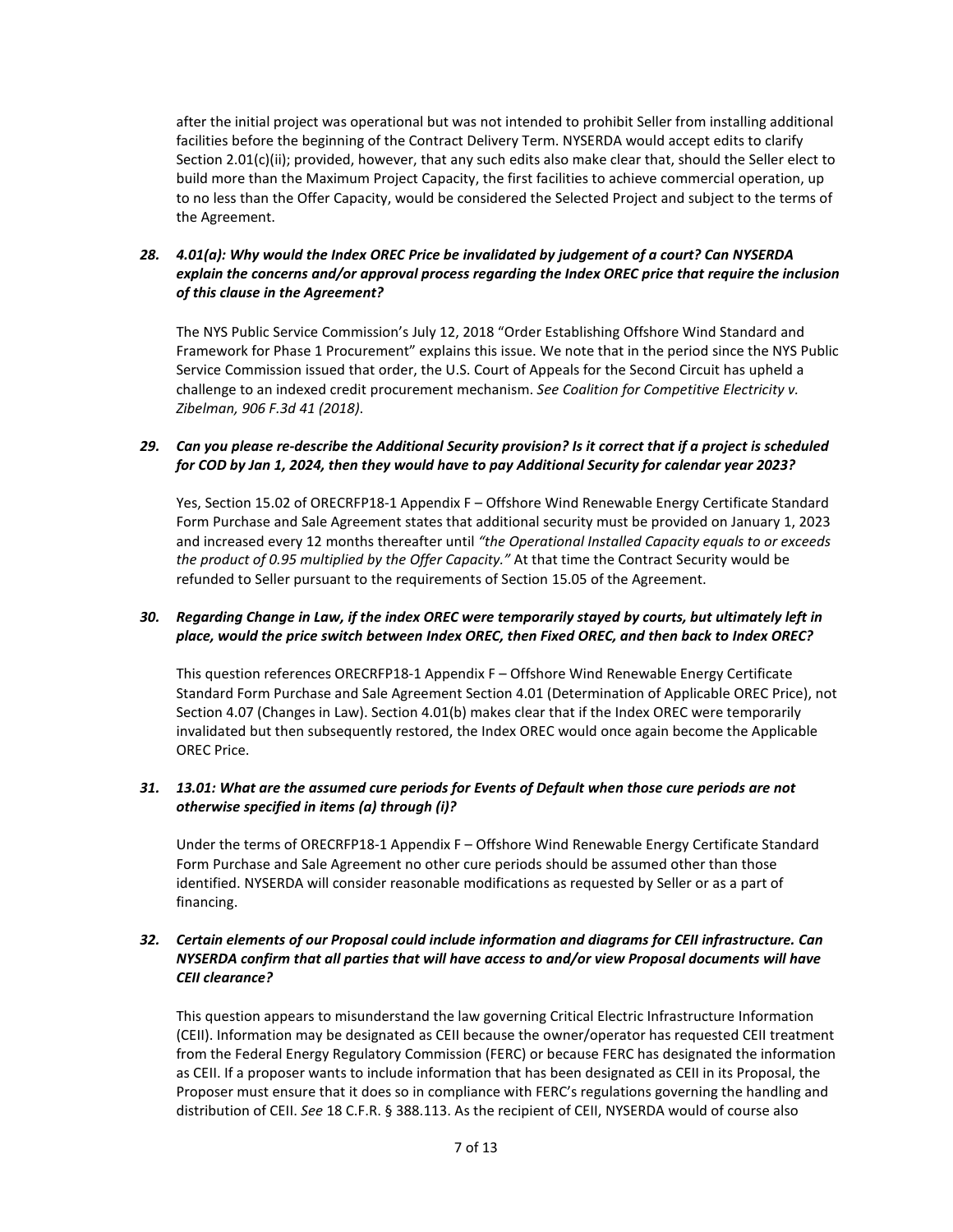comply with those rules, including the execution of any non-disclosure agreement as necessary. Section 215A of the Federal Power Act preempts the New York State FOIL for purposes of disclosure of CEII. 16 U.S.C. § 824o-1(d)(1)(B).

If the Proposal includes information that is sensitive and may meet the definition of CEII but has not been so designated, the Proposer may either (1) conspicuously mark such information as a confidential, or (2) describe the information in general terms and make clear that more detailed information is available upon NYSERDA's request.

*33. How should CEII information be treated in the proposals? If bidders have attachments/materials that contain CEII, can bidders wait for the evaluation team to request this information?*

See response to Question 32.

*34. For a project interconnecting in a control area adjacent to the NYCA, will the Seller be entitled to relief under the OREC Agreement during times that technical and/or economic constraints (including the ability to clear on commercially reasonable terms) impair delivery? Under those circumstances, can the Seller create and sell RECs in the interconnecting system without consequence under the OREC Agreement?*

Article XVI (Force Majeure) of ORECRFP18-1 Appendix F – Offshore Wind Renewable Energy Certificate Standard Form Purchase and Sale Agreement describes the circumstances under which relief may be available to Seller for failure or inability to meet the Electricity Delivery Requirements. For example, if the system operator, or a transmission system owner responding to direction from the system operator, physically curtails Seller's ability to deliver into the New York Control Area, and Seller makes an agreedupon showing with respect to such curtailment, then the failure to deliver the curtailed energy would be excused under Article XVI. The identification and inclusion of other circumstances under which a failure to deliver might be excused will depend upon specific information not currently known to NYSERDA, including the actual Injection and Delivery Points and Seller's proposed delivery path.

Because the creation of ORECs depends upon energy delivery, no ORECs would be created for the undelivered energy, and NYSERDA will not be obligated to compensate Seller. Any energy certificates created in the adjacent control area for the excused undelivered energy would be owned and monetizable by Seller.

*35. If a Proposer submits a Proposal that is not a direct marine cable connecting to either Zones J or K and instead utilizes the existing AC system between control areas by using the Coordinated Transaction Scheduling (CTS) system and a Proposer is economically curtailed because the Proposer's CTS bid is not accepted, will the Proposer be able to sell its environmental attributes to another buyer or will NYSERDA claim rights to those environmental attributes that have not flowed into the New York Control Area?*

See response to Question 34.

*36. If a Proposer is utilizing the CTS system to flow power over the existing AC system and is physically curtailed because the ISOs have reduced the available system capacity to zero, will the Proposer be able to sell environmental attributes in the curtailed hour to another buyer other than NYSERDA?*

See response to Question 34.

*37. If a Proposer is utilizing the CTS system to flow power over the existing AC system, will NYSERDA require the Proposer under the OREC Agreement to bid minus \$1,000/MWh in every hour to ensure*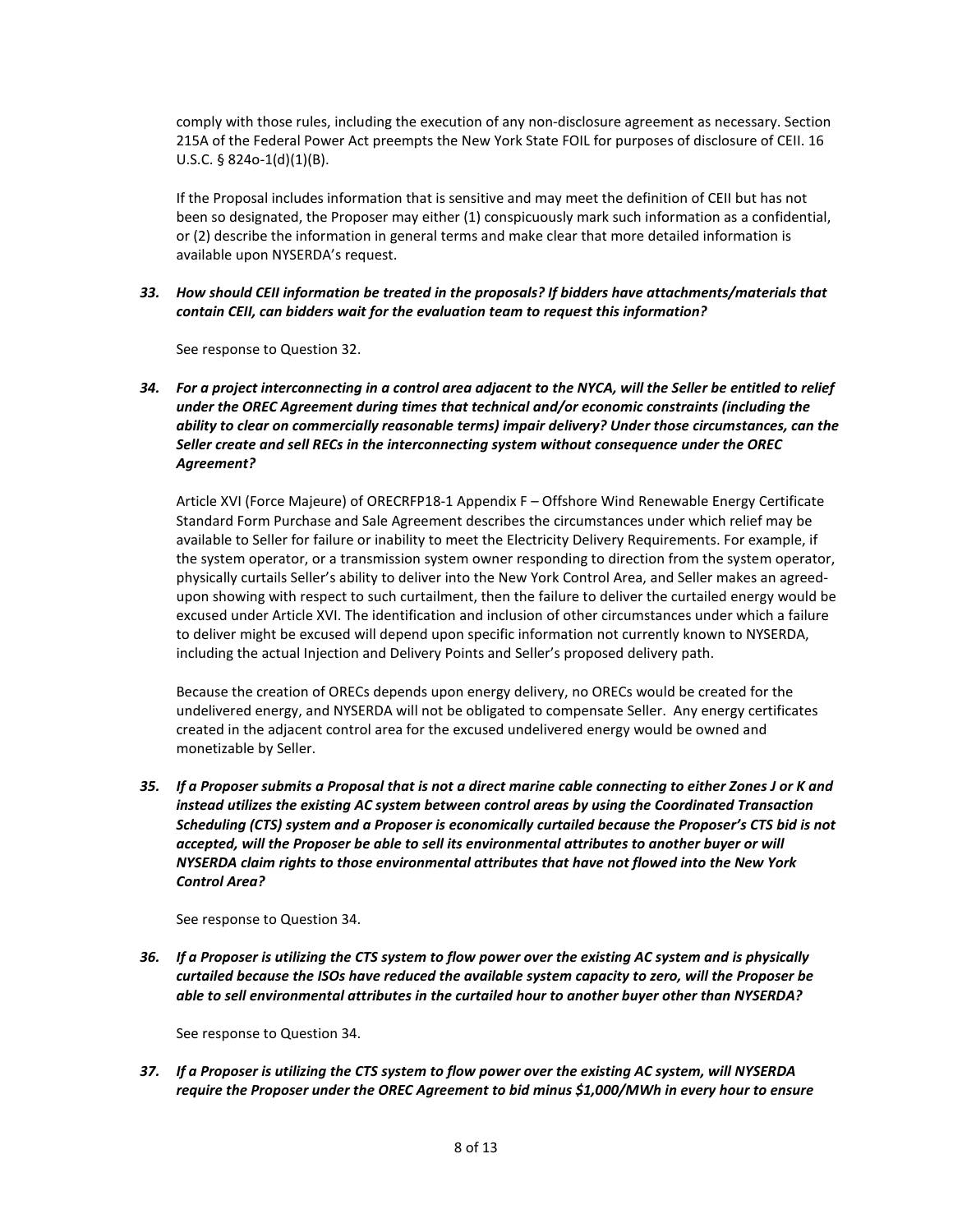*that a Proposer would not be economically curtailed based on CTS bids and would only be curtailed if physical capacity is not available to flow power in a given hour?*

See response to Question 34.

## Proposal Submission Questions

*38. Section 6.2.1 states "If a Proposer submits a separate Required Transmission Proposal or Alternate Proposals, a separate set of Offer Data Forms, Proposal Narratives, and Proposer Certifications must be submitted for each Proposal. A Proposer may submit the same marked up Agreement for all Proposals, or a Proposer may submit separate marked up Agreements for each Proposal if there are reasons for material differences." The definition of Alternative Proposals in Section 2.1.2 includes alternative pricing structures. Please confirm the number of proposal narratives that would be required for a company submitting 2 separate project sizes, each with both a levelized and fixed escalator applied to the fixed and index OREC bids required. It would appear the following complete narratives would be required.* 

 *1. Project Size One Levelized OREC* 

#### *Confidential*

- *2. Project Size One Levelized OREC Redacted*
- *3. Project Size One Fixed OREC Escalator Confidential*
- *4. Project Size One Fixed OREC Escalator Redacted*
- *5. Project Size Two Levelized OREC Confidential*
- *6. Project Size Two Levelized OREC Redacted*
- *7. Project Size Two Fixed OREC Escalator Confidential*
- *8. Project Size Two Fixed OREC Escalator Redacted*

#### *In addition, is duplication of all the Appendices required as well?*

In accordance with ORECRFP18-1, Section 2.1.2 Required and Alternate Proposals and Section 6.2.1 Organization of the Proposal, and Appendix I – Proposal Submission Guide, Section I.3.3, the following six (6) files are required at a minimum for each Proposal:

Offer Data Form: *ProposerName\_ProposalName\_OfferDataForm* Confidential Proposal Narrative: *ProposerName\_ProposalName\_ConfidentialProposalNarrative* Public Proposal Narrative: *ProposerName\_ProposalName\_PublicProposalNarrative* Proposal Certification Form: *ProposerName\_ProposalName\_ProposalCertificationForm* Master Offers Form: *ProposerName\_ProposalName\_MasterOffersForm* Agreement: *ProposerName\_ProposalName\_Agreement*

For all Proposals, the Master Offers Form will be common and must submitted in duplicate with each Proposal. Public versions of the Master Offers Form and the Offer Data Form are not required.

Furthermore, noting that individual file sizes for upload are capped at 100MB, the Confidential Proposal Narrative and Public Proposal Narrative files may be further broken down into an unlimited number of supporting attachments to provide information or studies related to the Proposal using the root:

*ProposerName\_ProposalName\_PublicProposalNarrative*, or *ProposerName\_ProposalName\_ConfidentialProposalNarrative*

and logical extensions, such as the following: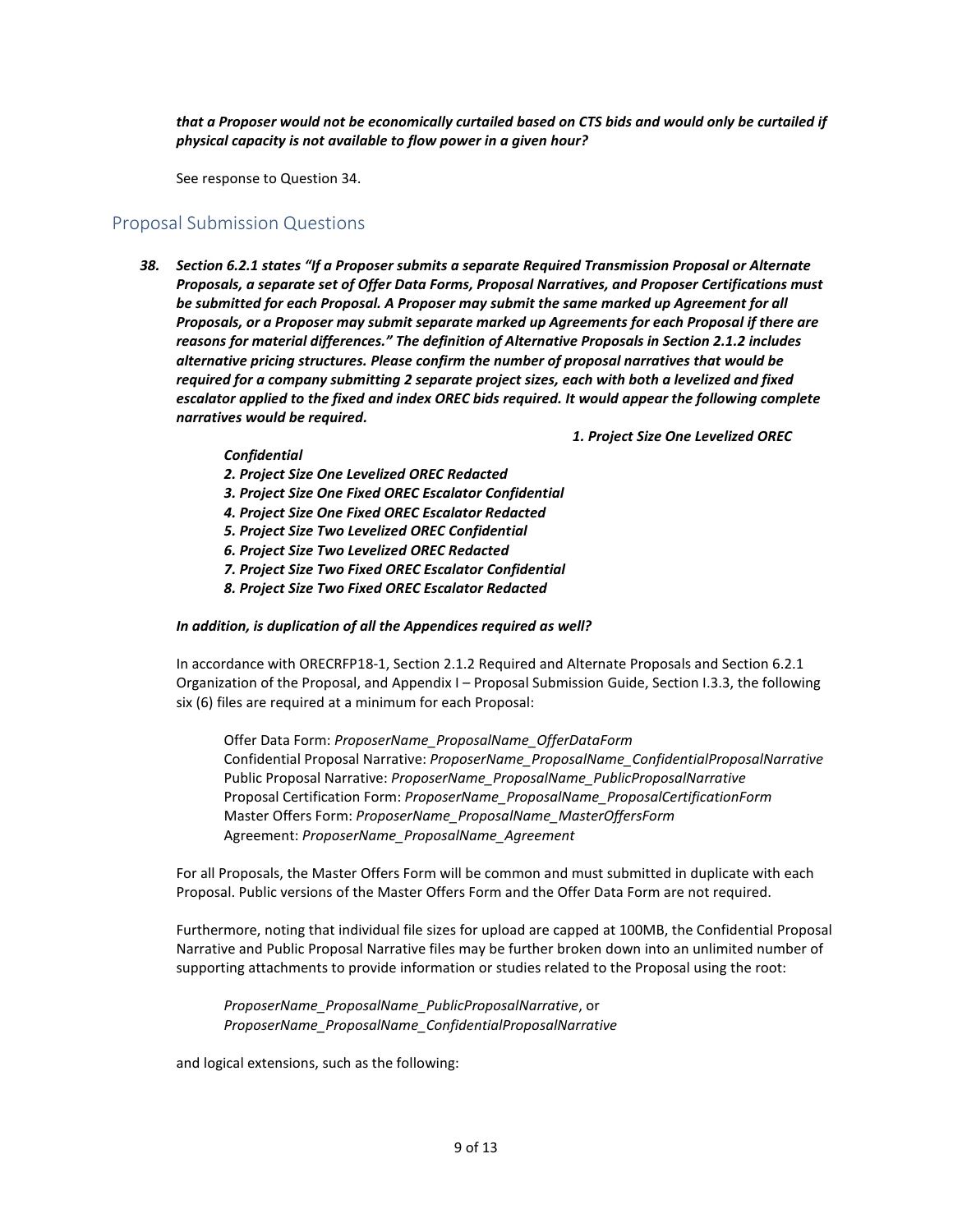*ProposerName\_ProposalName\_PublicProposalNarrative\_6.4.3 Project Site Description and Site Control ProposerName\_ProposalName\_ConfidentialProposalNarrative\_6.4.3 Project Site Description and Site Control*

Where Alternate Proposals deviate exclusively on strike prices and/or Contract Tenor, the Offer Data Form will be unique to each Proposal while the remaining five (5) required documents (and any supporting attachments) must nevertheless be submitted (in duplicate) to be deemed complete.

Similarly, Alternate Proposals that are common in Price and/or Contract Tenor but differ in terms of other terms, will have each utilize the same Offer Data Form that must submitted (in duplicate) for each Proposal, while the remaining five (5) required documents (and any supporting attachments) will be unique to each Proposal and must be submitted to be deemed complete.

Proposers are encouraged to refer to Appendix I, Section I.5 Proposal Submission Checklist.

#### *39. Are we required to submit one full project narrative for each proposal?*

See response to Question 38.

*40. Section 6.2.1 of the RFP states "If a Proposer submits a separate Required Transmission Proposal or Alternate Proposals, a separate set of Offer Data Forms, Proposal Narratives, and Proposer Certifications must be submitted for each Proposal. A Proposer may submit the same marked up Agreement for all Proposals, or a Proposer may submit separate marked up Agreements for each Proposal if there are reasons for material differences." Does a complete new narrative for project variations really need to be provided or can the variations of the project be summarized in a single proposal narrative.* 

See response to Question 38.

#### *41. Will you request public versions of appendices?*

Per Section 6 Instructions to Proposers under ORECRFP18-1, Confidential and Public Versions of the Proposal Narrative (Section 6.4, inclusive) are both required for all Proposals.

See response to Question 38 for further details as well as ORECRFP18-1 Appendix I – Proposal Submission Guide.

#### *42. Are the Appendix A applications made public?*

No, the public versions of the Proposal Narratives are the only components of the Proposals that will be made public.

# New York Economic Benefits Questions

#### *43. 3.3: What is the difference between Category 2 (Investment in offshore wind-related supply chain…) and Category 3 (Input activities that provide opportunities for the New York offshore wind supply chain…)?*

Category 2 benefits, as defined in ORECRFP18-1 Appendix C – Economic Benefits Claims and Verification, Section C1, Category 1: Project-Specific Spending and Job Creation in New York State, can generally be categorized as commitments to spending and investments that can be quantified in dollar terms, while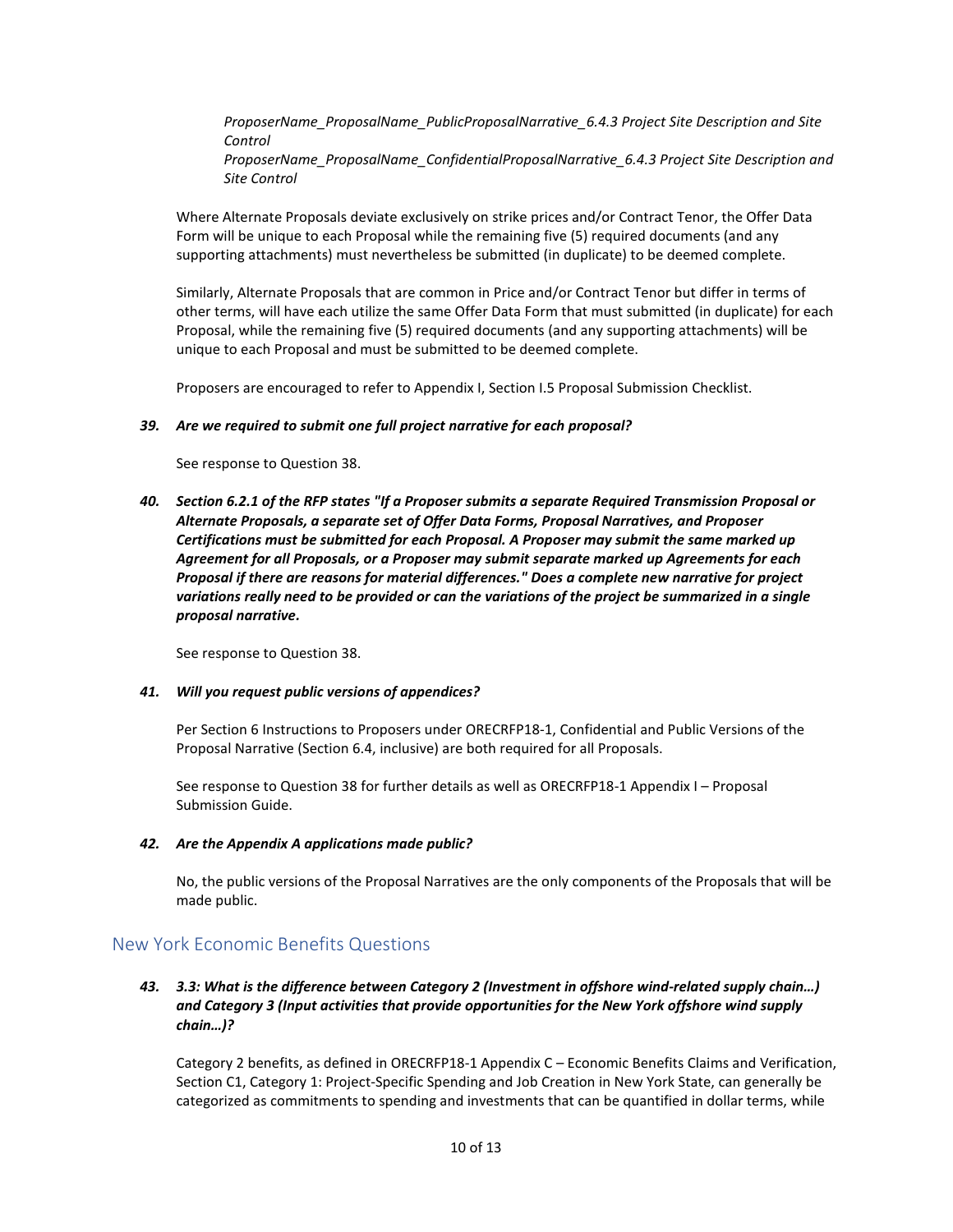this may not be the case for Category 3 benefits. Appendix C provides several examples of each type of benefit to provide additional clarity. If NYSERDA does not agree with a Proposer's categorization of these benefits, NYSERDA and the Scoring Committee may reclassify or request clarification and additional information from Proposers at any time throughout the duration of the evaluation process.

#### *44. Can you please give examples of different economic benefit activities in Category 2 vs Category 3?*

See response to Question 43.

*45. Please confirm that jobs lasting more than 3 years (e.g., permanent O&M positions) should be treated as Long Term Jobs under the economic benefits plan even though the duration of the job is less than 3 years during the period covered by the Economic Benefits Report. For example, the position will be filled 6 months after the start of the Contract Delivery Term and will continue beyond the first 3 years of the Contract Delivery Term; however, only 2.5 years will be captured in the report.*

NYSERDA confirms that permanent Operations and Maintenance (O&M) jobs should be treated as Long Term Jobs under the economic benefits plan, eligible per ORECRFP18-1 Appendix C – Economic Benefits Claims and Verification, Section C1, Category 1: Project-Specific Spending and Job Creation in New York State, even where the continue beyond the 3 year period. Only the expenditures and benefits that accrue during that 3 year period are eligible as Economic Benefits claims.

*46. How should O&M jobs that last beyond 3 years be reflected in the economic benefit plan?*

See response to Question 45.

*47. The Offer Data Form asks bidders to list "Short-term" and "Long-term" jobs in NY as FTE-years. Short-Term Jobs are defined as "Jobs lasting less than three years" and Long-Term Jobs as "Jobs lasting three or more years" in the RFP. Given that bidders may only count economic benefits after the first three years of the Contract Delivery Term, how should bidders count operations and maintenance jobs, as they will last 3 years and less under what is being counted in the Offer Data Form, but will in reality be decade long jobs.*

See response to Question 45.

*48. In Category 1, point 1 under Section C.1 of Appendix C of the RFP Proposers are directed to "provide the number of jobs expressed in FTEs, and the expected average annual salary and/or total compensation as well as the direct benefits associated with the additional FTEs in New York State." Can NYSERDA provide examples of or elaborate on what is meant by "as well as the direct benefits associated with the additional FTEs in New York State"?*

ORECRFP18-1 Appendix C – Economic Benefits Claims and Verification, Section C1, Category 1: Project-Specific Spending and Job Creation in New York State, the phrase *"…as well as the direct benefits associated with the additional FTEs in New York State"* refers to the monetary value of such employment benefits as for example: health insurance (medical, dental, critical illness, vision, etc.), retirement savings plans and programs, flexible spending accounts, health savings accounts, etc.

#### *49. Can you confirm if the Contingent Economic Benefits mentioned in Appendix C only relate to port facilities or if investments facilities other than ports are valid for this category.*

Confirmed per ORECRFP18-1 Section 3.3 New York Economic Benefits*, "Contingent Economic Benefits claims include those that are contingent on support, funding, investment, or cooperation of New York State or its instrumentalities, related to the development, refurbishment, or expansion of port facilities in*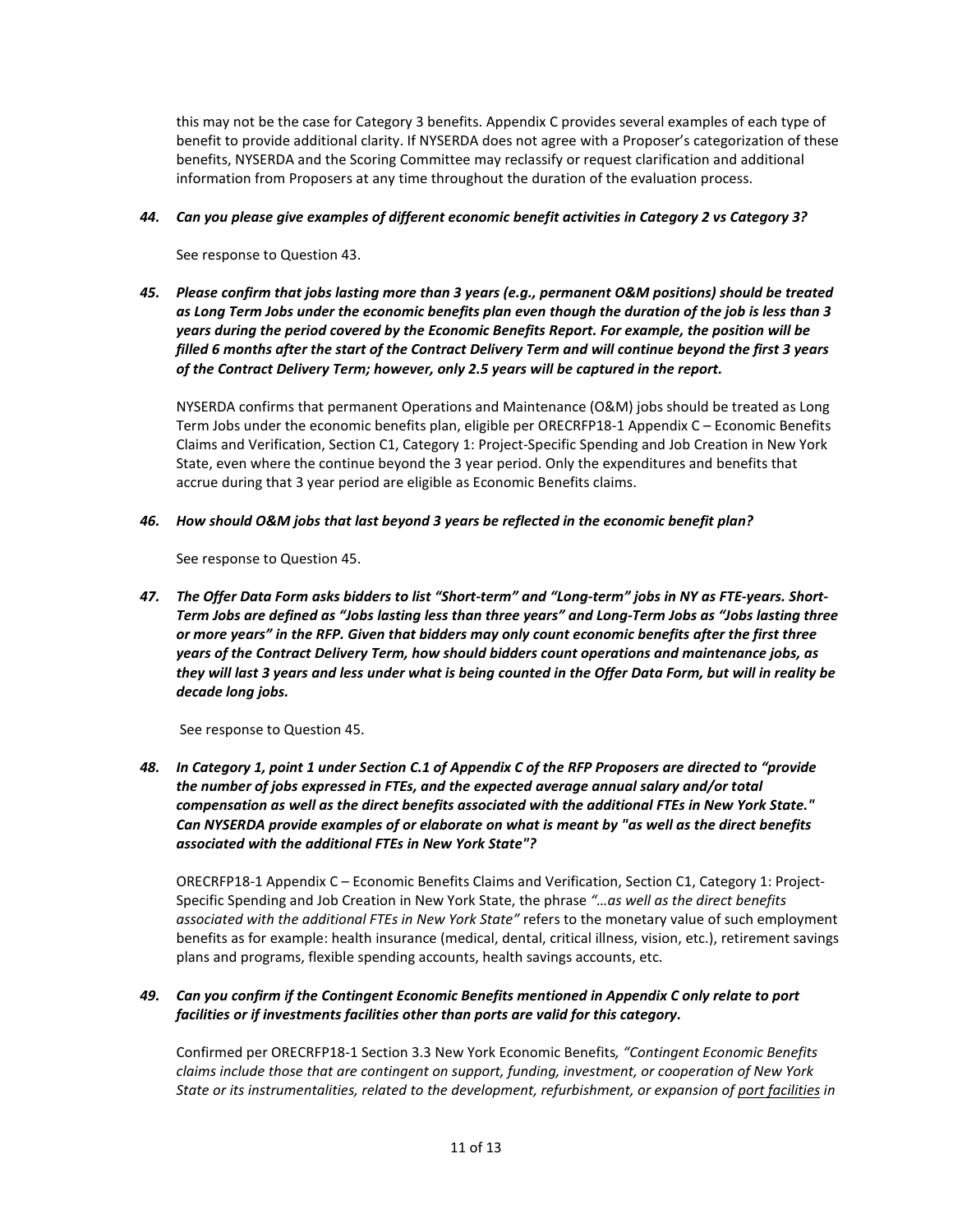*New York State that are in addition to New York State's standard economic development support and incentive programs"* [emphasis added].

Appendix C – Economic Benefits Claims and Verification, Section C.2 further confirms, stating *"Contingent Economic Benefits must be related to the development, refurbishment, or expansion of port facilities in New York State*" [emphasis added].

*50. Section C.2 of Appendix C of the RFP states that "[a]ll claimed expenditures in New York State and investments of relevance outside New York State should be expressed in real dollars at the time of Proposal submission." Can NYSERDA clarify or provide examples of which investments made outside of New York could be claimed under Category 2: Offshore Wind Industry-related Supply Chain and Infrastructure Investment?*

In detailing the proposal submission instructions for the Economic Benefits Plan, per ORECRFP18-1 Appendix C – Economic Benefits Claims and Verification, Section C2, the phrase *"…and investments of relevance outside New York State"* would include, such limited examples as, investments in training that may occur outside of New York State but that would be used to train and benefit New York State employees.

# Supply Chain and Procurement Questions

#### *51. Offshore wind supply chain link is not easily accessible/visible on NYSERDA website- can it be made more prominent?*

Please note that the New York Supply Chain Database can be accessed through NYESRDA's Offshore Wind Program page [\(https://www.nyserda.ny.gov/All-Programs/Programs/Offshore-Wind\)](https://www.nyserda.ny.gov/All-Programs/Programs/Offshore-Wind) under the "Economic Opportunities" tab.

For ease of reference, NYSERDA has placed a link to the Offshore Wind Supplier Database page and a direct link to th[e New York Offshore Wind Supply Chain Database](https://data.ny.gov/Energy-Environment/NYSERDA-New-York-Offshore-Wind-Supply-Chain-Datase/gh3d-h96e) [\(https://data.ny.gov/Energy-](https://data.ny.gov/Energy-Environment/NYSERDA-New-York-Offshore-Wind-Supply-Chain-Datase/gh3d-h96e)[Environment/NYSERDA-New-York-Offshore-Wind-Supply-Chain-Datase/gh3d-h96e\)](https://data.ny.gov/Energy-Environment/NYSERDA-New-York-Offshore-Wind-Supply-Chain-Datase/gh3d-h96e) on the [2018](https://www.nyserda.ny.gov/offshore-wind-2018-solicitation)  [Solicitation webpage](https://www.nyserda.ny.gov/offshore-wind-2018-solicitation) [\(https://www.nyserda.ny.gov/offshore-wind-2018-solicitation\)](https://www.nyserda.ny.gov/offshore-wind-2018-solicitation).

#### *52. We are an NYC-based company that has a technology that could be relevant to the potential bidders of the project. Is there a way for us to know who has expressed interest in bidding on the project and connect with them so you they could include our offering if they would find it attractive?*

Among other requirements, to be eligible to submit a Proposal in response to ORECRFP18-1, a Proposer must hold an irrevocable right or option to develop the entire Offshore Wind Generation Facility site footprint within a federal Bureau of Ocean Energy Management (BOEM) commercial wind energy lease area. See<https://www.boem.gov/Lease-and-Grant-Information/> for a list of leases that BOEM has executed since the inception of its renewable energy program.

While NYSERDA cannot provide contact information to potential bidders, interested companies are encouraged to register in the New York Offshore Wind Supply Chain Database, available at [https://www.nyserda.ny.gov/All-Programs/Programs/Offshore-Wind/Economic-Opportunities/Supply-](https://www.nyserda.ny.gov/All-Programs/Programs/Offshore-Wind/Economic-Opportunities/Supply-Chain-Database)[Chain-Database.](https://www.nyserda.ny.gov/All-Programs/Programs/Offshore-Wind/Economic-Opportunities/Supply-Chain-Database) This database is readily available to all potential bidders and other entities that may be involved in development activities. In addition, under Section 2.2.9 of ORECRFP18-1, New York State Supplier Opportunity, Proposers must communicate all opportunities for contracts with an anticipated contract value of \$5 million or greater not already committed at the time of offer submission to a New York State vendor list maintained by NYSERDA and provided to contract awardees, except for the